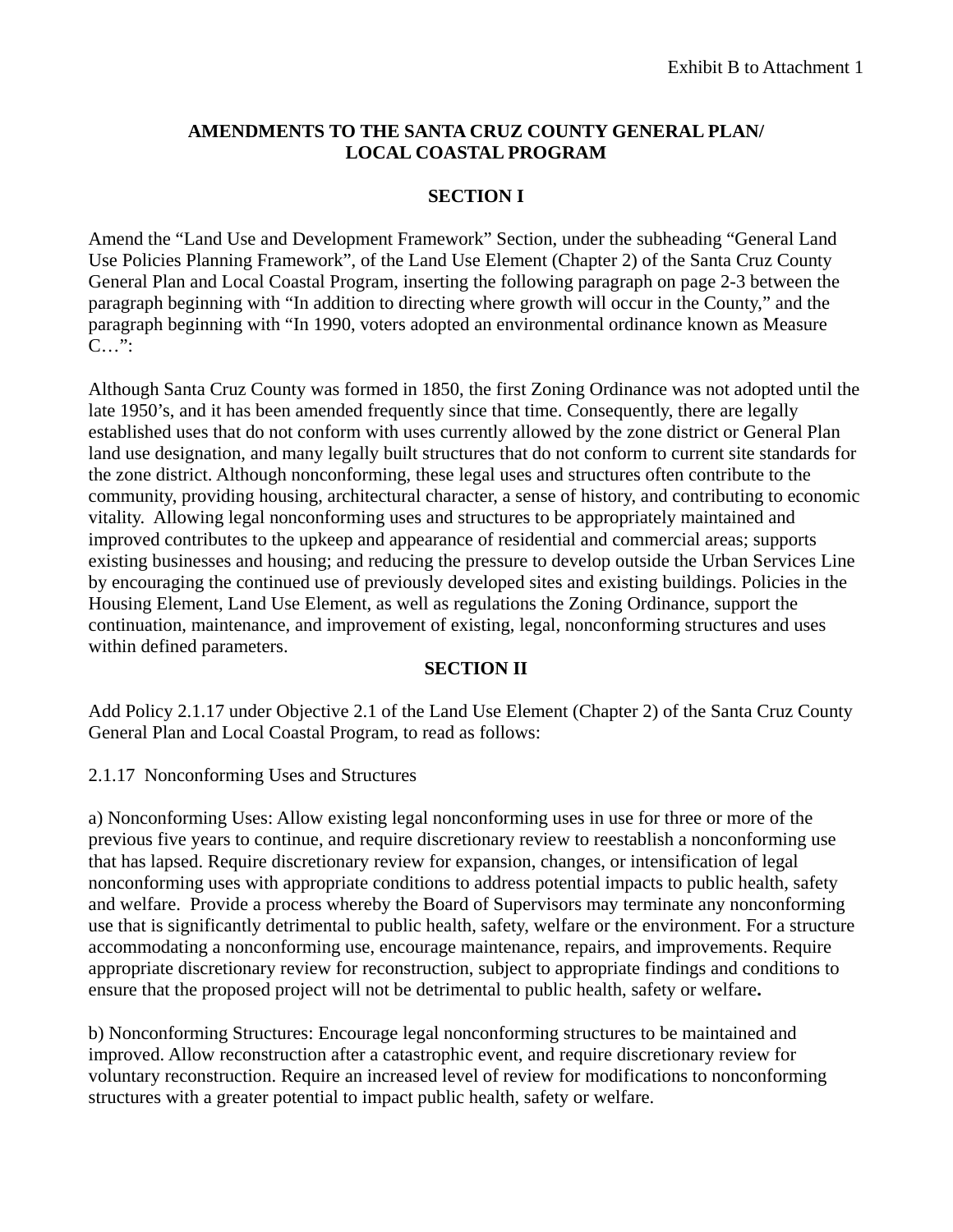### **SECTION III**

Amend Objective 2.18, "Nonconforming Commercial or Light Industrial Development", of the Land Use Element (Chapter 2) of the Santa Cruz County General Plan/ Local Coastal Program, as follows:

### **Objective 2.18 Nonconforming Commercial or Light Industrial Development**

To recognize that legally established nonconforming commercial and light industrial uses and structures may benefit the community, and that preserving and improving existing commercial and light industrial uses, structures, and the buildings accommodating these uses may further benefit the community by supporting the local economy, improving the appearance of commercial and industrial buildings, and allowing for the sustainable reuse of existing resources. Considering these community benefits, allow legal nonconforming uses to continue and to be improved, within appropriate limits established in the County Zoning Ordinance that address potential impacts to public health, safety and welfare. Phase out commercial and light industrial nonconforming uses that are determined by the Board of Supervisors to be significantly detrimental to public health, safety, welfare or the environment.

# **SECTION IV**

Amend Policies 2.18.1, 2.18.2, and 2.18.3, under Objective 2.18, "Nonconforming Commercial or Light Industrial Development", of the Land Use Element (Chapter 2) of the Santa Cruz County General Plan/ Local Coastal Program, as follows:

### **Policy 2.18.1 Continuation of Non-conforming Commercial or Light Industrial Uses**

Allow existing legal commercial or light industrial uses in use for three or more of the previous five years to continue (see definition in the Glossary for "Continuous History of Commercial or Light Industrial Use"), and allow maintenance of and improvements to the structure in which they are located in accordance with the provisions in the building code and County Zoning Ordinance.

#### **Policy 2.18.2: Changes to Nonconforming Commercial and Light Industrial Nonconforming Uses, or to Buildings Accommodating Non-conforming Commercial or Light Industrial Uses**

Allow changes to a nonconforming use, including expansion of an existing nonconforming use throughout the building, change from one nonconforming use to another, or intensification of a nonconforming use; subject to discretionary review and appropriate findings and conditions to ensure that the change in the use will not be detrimental to public health, safety or welfare. Allow additions to or reconstruction of the building accommodating a nonconforming use with appropriate discretionary review, and subject to appropriate findings and conditions to ensure that the proposed project will not be detrimental to public health, safety or welfare**.** 

#### **2.18.3 Commercial and Light Industrial Nonconforming Structures**

Encourage legal nonconforming structures to be maintained and improved. Allow reconstruction after a catastrophic event, and require discretionary review for voluntary reconstruction. For nonconforming structures with a greater potential to impact public health, safety or welfare due to their location relative to a property line, right of way, or riparian corridor, require discretionary review for extensive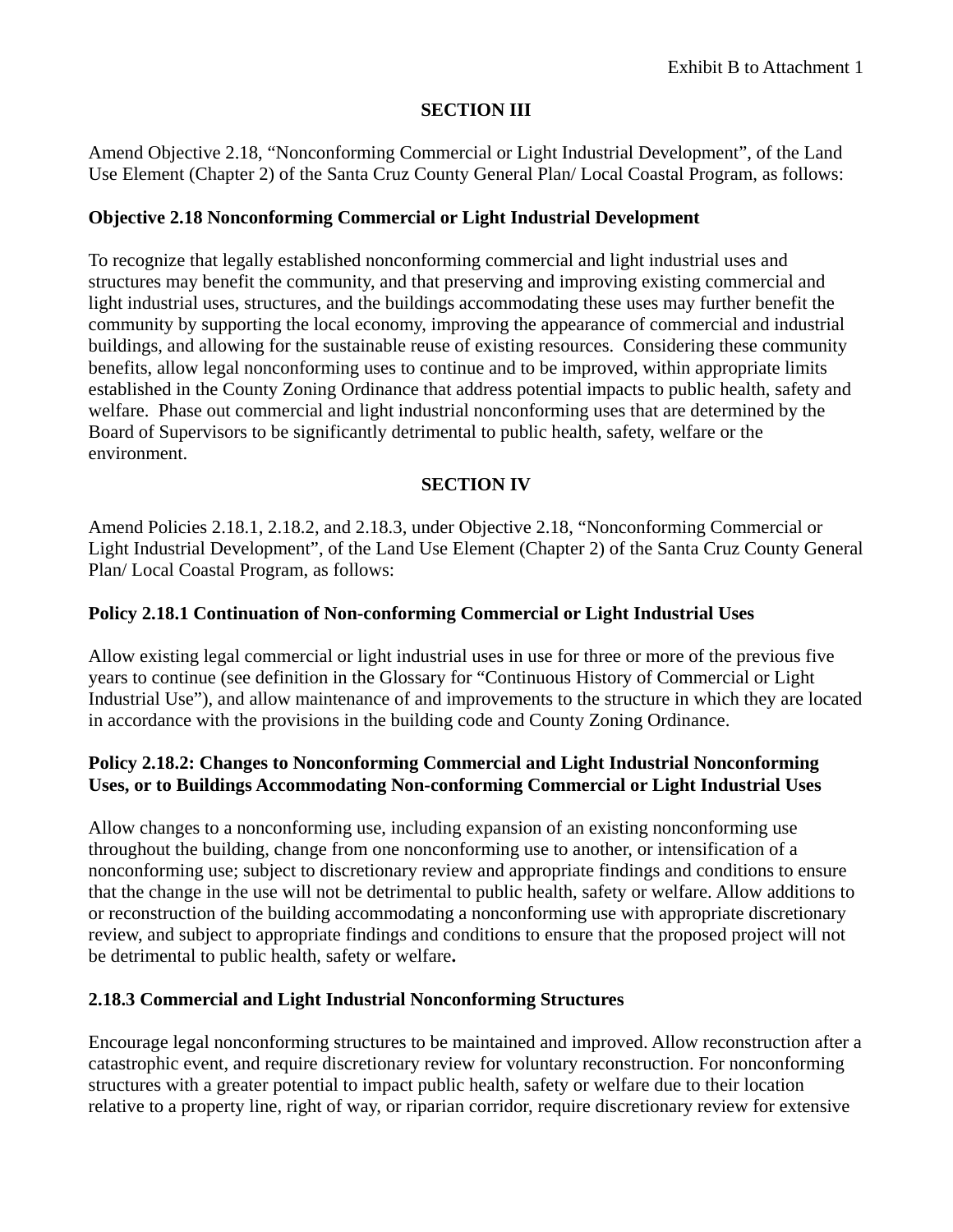modifications to the structure and for reconstruction after a catastrophic event, subject to appropriate conditions and findings to ensure that the proposed project will not be detrimental to public health, safety or welfare**.**

## **SECTION V**

Delete Program (a) under Objective 2.18, "Non-conforming Commercial or Light Industrial Development", of the Land Use Element (Chapter 2) of the Santa Cruz County General Plan and Local Coastal Program.

## **SECTION VI**

Amend Policy 8.4.2, in Chapter 8, "Community Design", of the Santa Cruz County General Plan and Local Coastal Program, as follows:

## **Policy 8.4.2 Retaining Existing Housing**

Encourage the maintenance and repair of existing nonconforming single and multi-family residential structures on residentially designated land and allow reconstruction where appropriate when not found to be detrimental to the health, safety or welfare or the surrounding neighborhood.

# **SECTION VII**

Amend the definition of "Development Activity" in the General Plan/ Local Coastal Program Glossary, as follows:

#### **Development Activity (LCP)**

**(LCP)** Any project that includes activity in any of the following categories is considered to be development activity:

1) The construction or placement of any habitable structure, including a manufactured home and including a non-residential structure occupied by property owners, employees and/or the public;

(2) Modification, reconstruction or replacement of 65 (sixty-five) percent of the major structural components -- consisting of the foundation, floor framing, exterior wall framing, and roof framing -- of an existing habitable structure within any consecutive five-year period; or modification, reconstruction or replacement of 50 (fifty) percent of the major structural components of an existing critical structure or facility, or structure located with a riparian corridor or sensitive habitat, within any consecutive fiveyear period, whether the work is done at one time or as the sum of multiple projects. For the purpose of this section, the following are not considered major structural components: exterior siding; nonstructural door and window replacement; roofing material; decks; chimneys; and interior elements including but not limited to interior walls and sheetrock, insulation, kitchen and bathroom fixtures, mechanical, electrical and plumbing fixtures. The extent of alterations to major structural components will be calculated in accordance with administrative guidelines adopted by resolution of the Board of Supervisors;